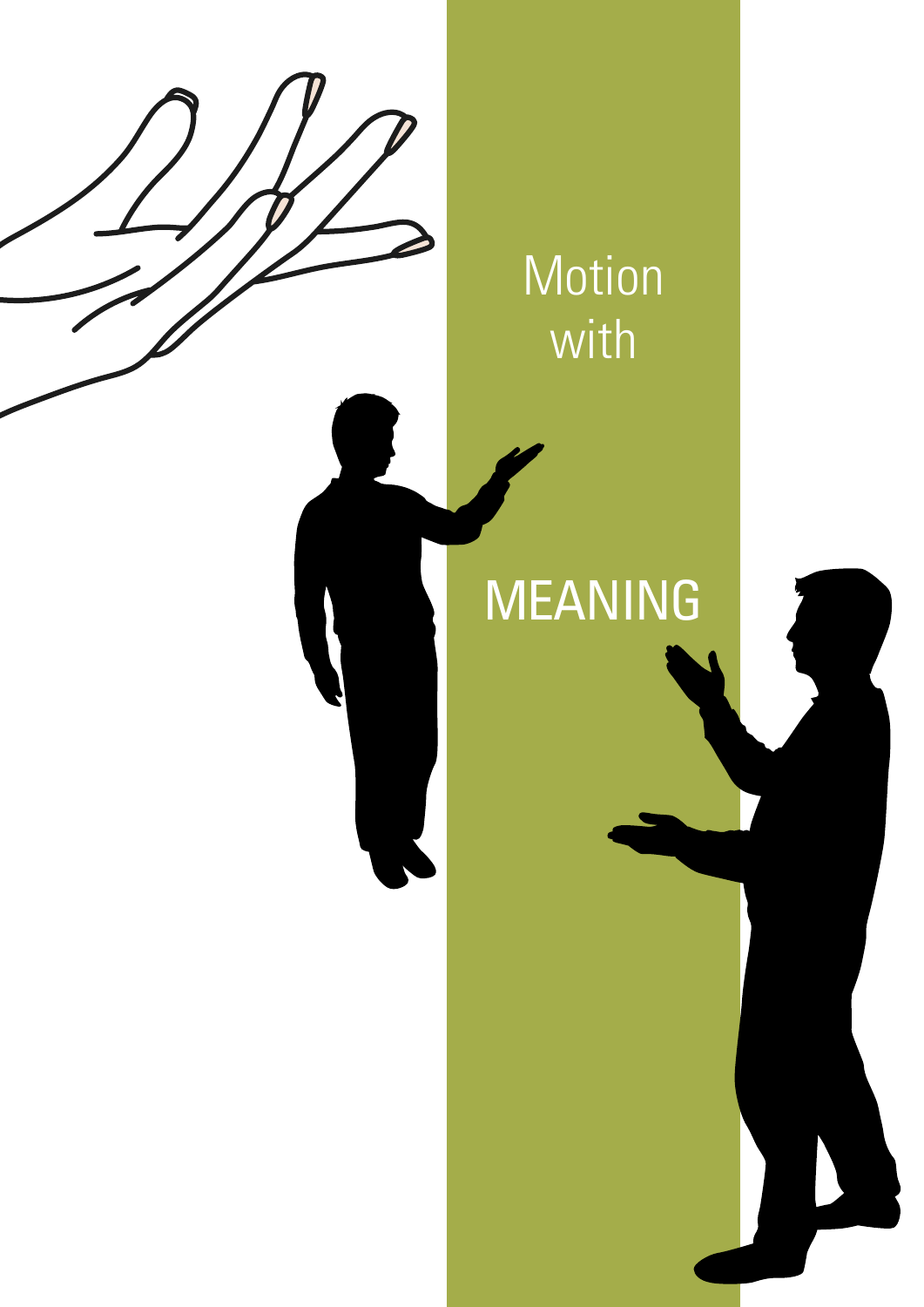# Speaking with our hands

How gestures and facial expressions can underline, supplement and modify the meaning of words

*By Anke Sauter*



To communicate, we need not only our mouth, vocal cords and breath. Our hands and our face muscles also make a major contribution to making ourselves understood or giving what we say a certain focus. But how does the interaction between spoken language and hand motions actually work? A new Priority Programme aims to investigate the semantics of facial and manual gestures in spoken and sign languages. The individual projects will start in the course of 2022.

T urn right at the next crossroads (points to the right), then take the third left (points to the left) until you come to a roundabout (draws a circle in the air). On the right-hand side you'll see an entrance (draws an archway in the air) that leads to the museum." Imagine these directions with and without the gestures. It soon becomes apparent that gestures are part of everyday communication, they make it easier to transmit information by adding a visual channel to the acoustic element. The person getting the directions can visualise more in their mind's eye and will probably reach their destination more easily.

### **Toolkit for theoretical linguistics**

Yet how does the communication level of gestures work? Where and when did we learn this "language"? How do we decide whether, when and how to gesticulate? And how can the semantics of gestures be arranged in a general system? Until recently, visual contributions to meaning were mainly treated in communication studies rather than in formal branches of linguistics. Gestures have also long been a part of rhetoric, semiotics and psychology. Not to

mention the many years of research on sign language.

Theoretical linguistics, however, has so far scarcely explored the form and function of gestures. All that is about to change: a Priority Programme of the German Research Foundation, headed by Goethe University, wants to bring together existing findings from various disciplines and link them with linguistics – although it is concerned not only with gestures but also other visual forms of conveying meaning. "I'm pleased to say that the topic is now gathering pace in my subject area too," says Cornelia Ebert, semantics professor at Goethe University, who applied for the Priority Programme together with Professor Markus Steinbach, sign language researcher from the University of Göttingen, and is responsible for its coordination.

#### **Gestures deliver hard facts**

Apart from gestures, the visual forms of communication on which the Priority Programme will focus are sign languages, animal communication, educational and clinical aspects, humanmachine interaction and visual studies, that is, communication via pictures and films. Applica-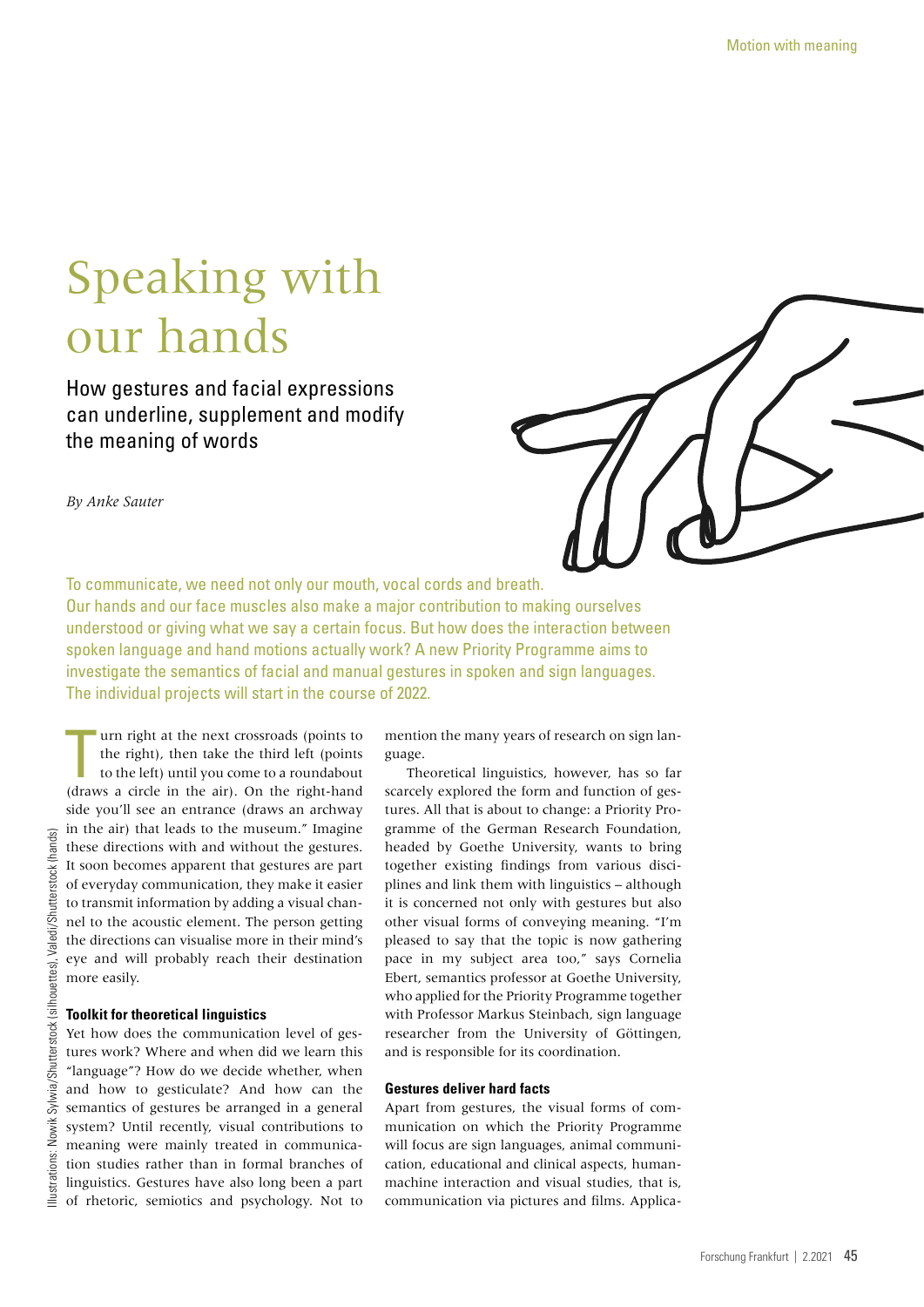









tions for exciting projects on each subtopic were submitted, including three from Goethe University. A committee of the German Research Foundation will decide in March 2022 which of the 46 applications will be funded. The overall funding period will last six years, and €12 million are available.

As a semanticist coming from computer linguistics, Cornelia Ebert is above all interested in how the meaning of gesture and of speech combine and work together and how this interplay can be formally modelled. With the help of already existing expertise, which the Priority Programme brings together, theoretical linguistics is to "take a big step forwards". The goal is a toolkit for theoretical linguistics that helps to better capture the gesture phenomenon and to derive a theory from it. To date, there simply hasn't been any "formal instrument".

At the Institute of Cognitive Science in Osnabrück, Ebert studied how the temporal sequence of gestures and speech – Ebert calls it alignment – affects meaning. "We've known since the 1960s that gestures and speech are temporally aligned," says Ebert. She by no means sees gestures in the first instance as an expression of emotions, as they often transport "hard facts" – like in the above-mentioned example of giving directions.

#### **Gestures structure and accentuate**

Giving directions is also a good example of how gestures can be of very different types: some are deictic, that is, pointing; this category evolves very early in children's language learning. "As soon as a child points to something and says 'There!', things really take off," says Ebert. Adults also use this type of gesture in an abstract sense and point to an object or in a direction that is still unspecific at that particular moment. Gestures, by contrast, that are firmly anchored in their meaning like a lexeme are known as conventionalised gestures. This category includes insulting gestures such as the "middle finger" or the rubbing together of index and middle fingers and thumb to mean "money". When we speak of "iconic gestures", on the other hand, these are ones that mimic an action or an object – in the above-mentioned example of giving directions, these are the roundabout and the archway. And finally, there are gestures

What difference does it make whether the gesturing narrator assumes the role of spectator or actor? With the help of actress Magdalena Schmitz, students are asked to gauge the effect of visual communication.

with metaphorical meaning and ones intended to rhythmise spoken language or highlight certain elements. All types of gesture have in common that they can accentuate, modify and structure spoken utterances; some also add new information. They direct our attention to certain parts of the utterance and can sometimes make it more precise – as in the example of giving directions, where we learn that the entrance is evidently an archway. It is, however, impossible to negate an utterance purely by means of a gesture. The structuring function of gestures can probably best be compared to the prosodic possibilities of spoken language, such as speed, duration or voice pitch.

# IN A NUTSHELL

- Communication is composed not only of spoken or written language. Facial and manual gestures also play an important role in transmitting information.
- Gestures that accompany speech accentuate, modify or structure the meaning of the spoken word and thus make an important contribution to understanding.
- Theoretical linguistics has so far scarcely explored the form and function of gestures. A Priority Programme of the German Research Foundation, led by Goethe University, will help close this research gap.

# **When gestures and words send different messages**

Cornelia Ebert's own Priority Programme project, which she applied for together with Dr Stefan Hinterwimmer from the University of Wuppertal, is concerned with the narrative perspective that introduces gestures into communication: How do gestures make it clear whether the person speaking occupies the observer viewpoint or the character viewpoint? If a person tells of an event without their own participation, the space in front of their body becomes the stage, their hands are the actors.

If the narrator themself is the actor, their hands play their hands, and the narrator slips pantomimically into the role of the actor. "The gestural perspective does not always coincide with that of the linguistic narrative. We want to find out how this affects the listener and why it doesn't necessarily have to be congruent," says Ebert, describing her project. In one experiment, an actress performed various alternatives.